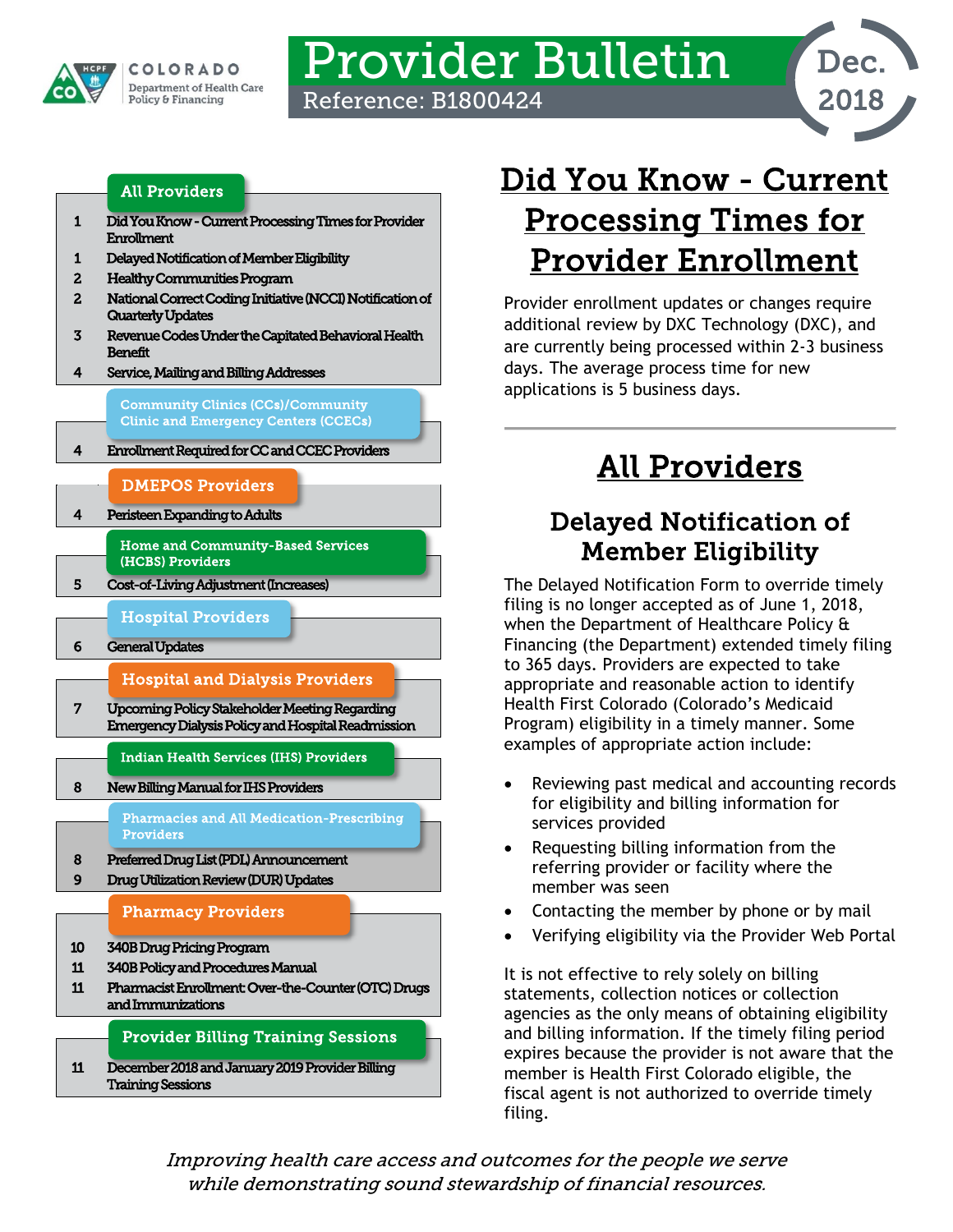Providers may not bill the member if the member is eligible on the date of service and the claim is outside timely filing. Reference the [Billing Health First Colorado Members policy statement](https://www.colorado.gov/pacific/hcpf/policy-statement-billing-medicaid-members-services) for more details.

For more information, refer to the Timely Filing [FAQs](https://www.colorado.gov/pacific/hcpf/faq-central#timely) on the [Provider FAQ Central web page.](https://www.colorado.gov/pacific/hcpf/faq-central)

### Healthy Communities Program

<span id="page-1-0"></span>The Healthy Communities Program serves children, young adults and pregnant women eligible for Health First Colorado or Colorado Child Health Plan *Plus* (CHP+) programs at no cost to families. The new, statewide, toll-free number is 1-844-511-KIDS (5437).

About 100 Family Health Coordinators throughout the state provide outreach, navigation and health education to newly eligible members and families wanting to apply for coverage.

### **Family Health Coordinators can assist Health First Colorado or CHP+ members with:**

- Completing Medical Assistance Program Applications
- Navigating Health Systems of Care
- Understanding coverage and benefits
- Providing referrals to community resources and providers
- Educating families on:
	- o Enrollment/re-enrollment requirements
	- o Preventing gaps in coverage
	- $\circ$  The benefits of developing a relationship with primary care medical providers to lead a "health neighborhood"
	- o Appropriate use of medical services and more.

### **Family Health Coordinators can help a practice with:**

- Helping to avoid missed appointments/no-shows by counseling patients/families on the consequences of future no-shows
- Connecting members with programs such as Non-Emergent Medical Transportation (NEMT) and child care resources so members can keep medical appointments
- Assisting scheduling and billing staff with member eligibility/portal issues

To find a local Family Health Coordinator by zip code, call 1-844-511-KIDS (5437).

For more information, visit the [Health First Colorado Communities web page](https://www.colorado.gov/hcpf/healthy-communities) or contact the Healthy Communities Program at [hcpf\\_healthycomm@state.co.us.](mailto:hcpf_healthycomm@state.co.us)

### <span id="page-1-1"></span>National Correct Coding Initiative (NCCI) Notification of Quarterly Updates

Providers are encouraged to monitor the [Centers for Medicare & Medicaid Services \(CMS\) website](https://www.cms.gov/Medicare/Coding/NationalCorrectCodInitEd/index.html) for updates to NCCI rules and guidelines. Updates to the procedure-to-procedure (PTP) and medically unlikely edit (MUE) files are completed quarterly with the next file update available January 2019. Visit the CMS NCCI website for more information.

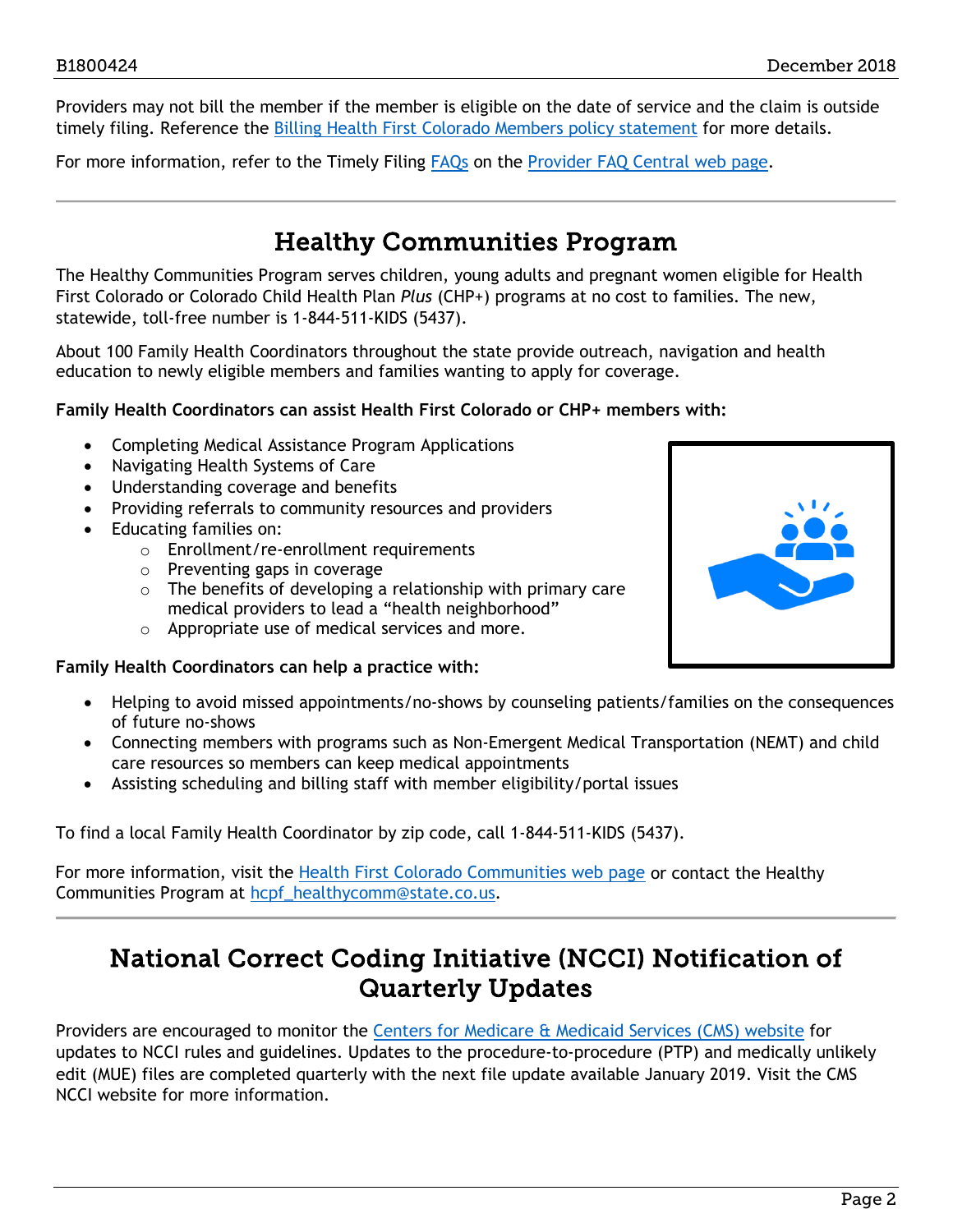### <span id="page-2-0"></span>Revenue Codes Under the Capitated Behavioral Health Benefit

The Department will allow the use of the following revenue codes (in addition to those represented in [Appendix Q\)](https://www.colorado.gov/pacific/sites/default/files/Appendix%20Q-Revenue%20Codes%20v1_3.pdf) under the capitated behavioral health benefit administered under the Accountable Care Collaborative:

| 0510 | <b>CLINIC PSYCHIATRIC CLINIC PSYCH CLINIC</b>                             |
|------|---------------------------------------------------------------------------|
| 0513 | <b>CLINIC PSYCHIATRIC CLINIC PSYCH CLINIC</b>                             |
| 0902 | BEHAVIORAL HEALTH TREATMENTS/SERVICES (ALSO SEE 091X - AN EXTENSION OF    |
|      | 090X) MILIEU THERAPY BH/MILIEU THERAPY                                    |
| 0903 | BEHAVIORAL HEALTH TREATMENTS/SERVICES (ALSO SEE 091X - AN EXTENSION OF    |
|      | 090X) PLAY THERAPY BH/PLAY THERAPY                                        |
| 0904 | BEHAVIORAL HEALTH TREATMENTS/SERVICES (ALSO SEE 091X - AN EXTENSION OF    |
|      | 090X) ACTIVITY THERAPY BH/ACTIVITY THERAPY                                |
| 0905 | BEHAVIORAL HEALTH TREATMENTS/SERVICES (ALSO SEE 091X - AN EXTENSION OF    |
|      | 090X) INTENSIVE OUTPATIENT SERVICES - PSYCHIATRIC BH/INTENS OP/PSYCH*     |
| 0906 | BEHAVIORAL HEALTH TREATMENTS/SERVICES (ALSO SEE 091X - AN EXTENSION OF    |
|      | 090X) INTENSIVE OUTPATIENT SERVICES - CHEMICAL DEPENDENCY BH/INTENS       |
|      | OP/CHEM DEP**                                                             |
| 0907 | BEHAVIORAL HEALTH TREATMENTS/SERVICES (ALSO SEE 091X - AN EXTENSION OF    |
|      | 090X) COMMUNITY BEHAVIORAL HEALTH PROGRAM (DAY TREATMENT)                 |
|      | <b>BH/COMMUNITY</b>                                                       |
| 0912 | BEHAVIORAL HEALTH TREATMENTS/SERVICES - EXTENSION OF 090X PARTIAL         |
|      | HOSPITALIZATION - LESS INTENSIVE BH/PARTIAL HOSP                          |
| 0913 | BEHAVIORAL HEALTH TREATMENTS/SERVICES - EXTENSION OF 090X PARTIAL         |
|      | HOSPITALIZATION - INTENSIVE BH/PARTIAL INTENS                             |
| 0916 | BEHAVIORAL HEALTH TREATMENTS/SERVICES - EXTENSION OF 090X FAMILY THERAPY  |
|      | <b>BH/FAMILY RX</b>                                                       |
| 0917 | BEHAVIORAL HEALTH TREATMENTS/SERVICES - EXTENSION OF 090X BIO FEEDBACK    |
|      | <b>BH/BIOFEED</b>                                                         |
| 0918 | BEHAVIORAL HEALTH TREATMENTS/SERVICES - EXTENSION OF 090X TESTING         |
|      | <b>BH/TESTING</b>                                                         |
| 0919 | BEHAVIORAL HEALTH TREATMENTS/SERVICES - EXTENSION OF 090X OTHER           |
|      | BEHAVIORAL HEALTH TREATMENTS/SERVICES BH/OTHER                            |
| 0960 | PROFESSIONAL FEES (ALSO SEE 097X AND 098X) GENERAL CLASSIFICATION PRO FEE |
| 0961 | PROFESSIONAL FEES (ALSO SEE 097X AND 098X) PSYCHIATRIC PRO FEE/PSYCH      |
| 1000 | BEHAVIORAL HEALTH ACCOMMODATIONS GENERAL CLASSIFICATION                   |
| 1001 | BEHAVIORAL HEALTH ACCOMMODATIONS RESIDENTIAL - PSYCHIATRIC                |
| 1003 | BEHAVIORAL HEALTH ACCOMMODATIONS SUPERVISED LIVING*                       |
| 1005 | BEHAVIORAL HEALTH ACCOMMODATIONS GROUP HOME***                            |
|      |                                                                           |

\* For mental health diagnoses only

\*\* For Substance Use Disorder (SUD) diagnoses only

\*\*\* For members under the age of 21

This change will be represented in the next version of the Uniform Service Coding Standards.

These additional codes should only be billed to the regional accountable entity and are not available for use under Fee-for-Service Medicaid which is billed directly to DXC.

Contact Melissa Eddleman at [Melissa.Eddleman@state.co.us](mailto:Melissa.Eddleman@state.co.us) with any questions.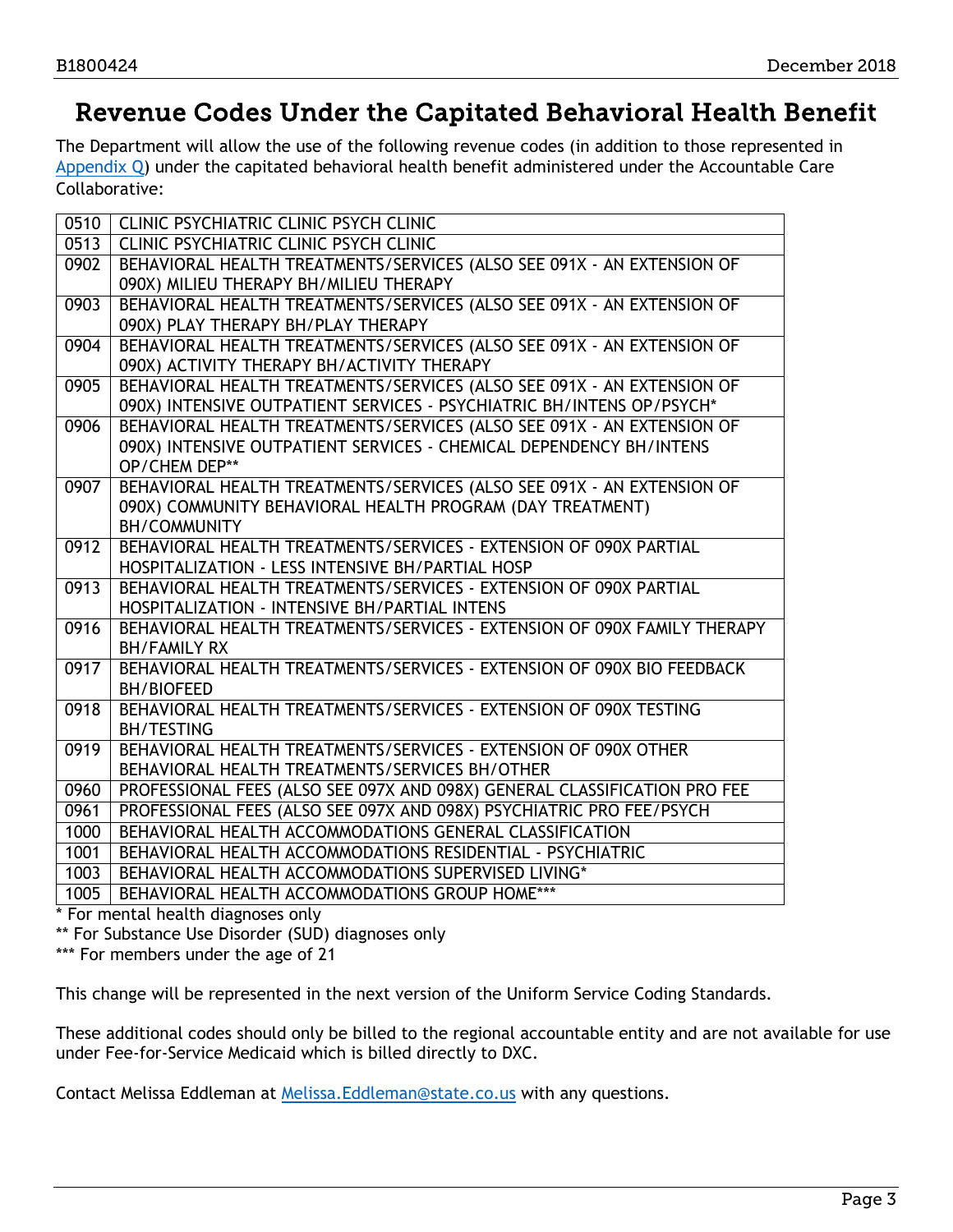## Service, Mailing and Billing Addresses

<span id="page-3-0"></span>There are three different provider address fields in the Colorado interChange. The definition of each address and what it is used for is listed below:



• **Service location address:** This is the location at which the provider renders services. This address populates the [Find a Doctor](https://www.colorado.gov/hcpf/find-doctor) directory used by members. If the provider shares a National Provider Identification (NPI) number, the zip code associated with this location is also used for claims. The email address associated with the service location is used to send provider communications such as newsletters and bulletins. • **Mailing address:** This address is where paper Prior Authorization Request (PAR) letters are sent if the provider is not receiving PAR letters electronically.

• **Billing address:** This address is where paper checks and remittance advice statements are sent if the provider is not receiving them electronically. **Note:** The billing address must match the address on the provider's W-9.

All addresses can be updated through the [Provider Web Portal.](https://colorado-hcp-portal.xco.dcs-usps.com/hcp/provider/Home/tabid/135/Default.aspx) Refer to the [Provider Maintenance Provider](https://www.colorado.gov/pacific/sites/default/files/Provider%20Maintenance%20021318.pdf)  [Web Portal Quick Guide](https://www.colorado.gov/pacific/sites/default/files/Provider%20Maintenance%20021318.pdf) for detailed, step-by-step instructions on updating address information.

## Community Clinics (CCs)/Community Clinic and Emergency Centers (CCECs) Providers

## Enrollment Required for CC and CCEC Providers

<span id="page-3-1"></span>The Department opened the enrollment process for the CC/CCEC provider type as of September 1, 2018, as noted in the [September 2018 Provider Bulletin \(B1800420\)\)](https://www.colorado.gov/pacific/sites/default/files/Bulletin_0918_B1800420.pdf).

The CC/CCEC rule was adopted by the Medical Services Board and will be effective November 30, 2018. The adoption of this rule eliminates the temporary provision for locations licensed as CC/CCECs to be enrolled as, and bill under the hospital provider type.

For more information and step-by-step enrollment instructions, providers should consult the [Information by](https://www.colorado.gov/hcpf/information-provider-type)  [Provider Type web page.](https://www.colorado.gov/hcpf/information-provider-type)

Contact Raine Henry at [Raine.Henry@state.co.us](mailto:Raine.Henry@state.co.us) for more information.

## <span id="page-3-3"></span>Durable Medical Equipment, Prosthetic, Orthotic and Supply (DMEPOS) Providers

### Peristeen Expanding to Adults

<span id="page-3-2"></span>Effective October 16, 2018, the Department expanded coverage of the Peristeen system to adults. The Peristeen system was previously only covered under the Early Periodic Screening, Diagnostic and Treatment (EPSDT) benefit.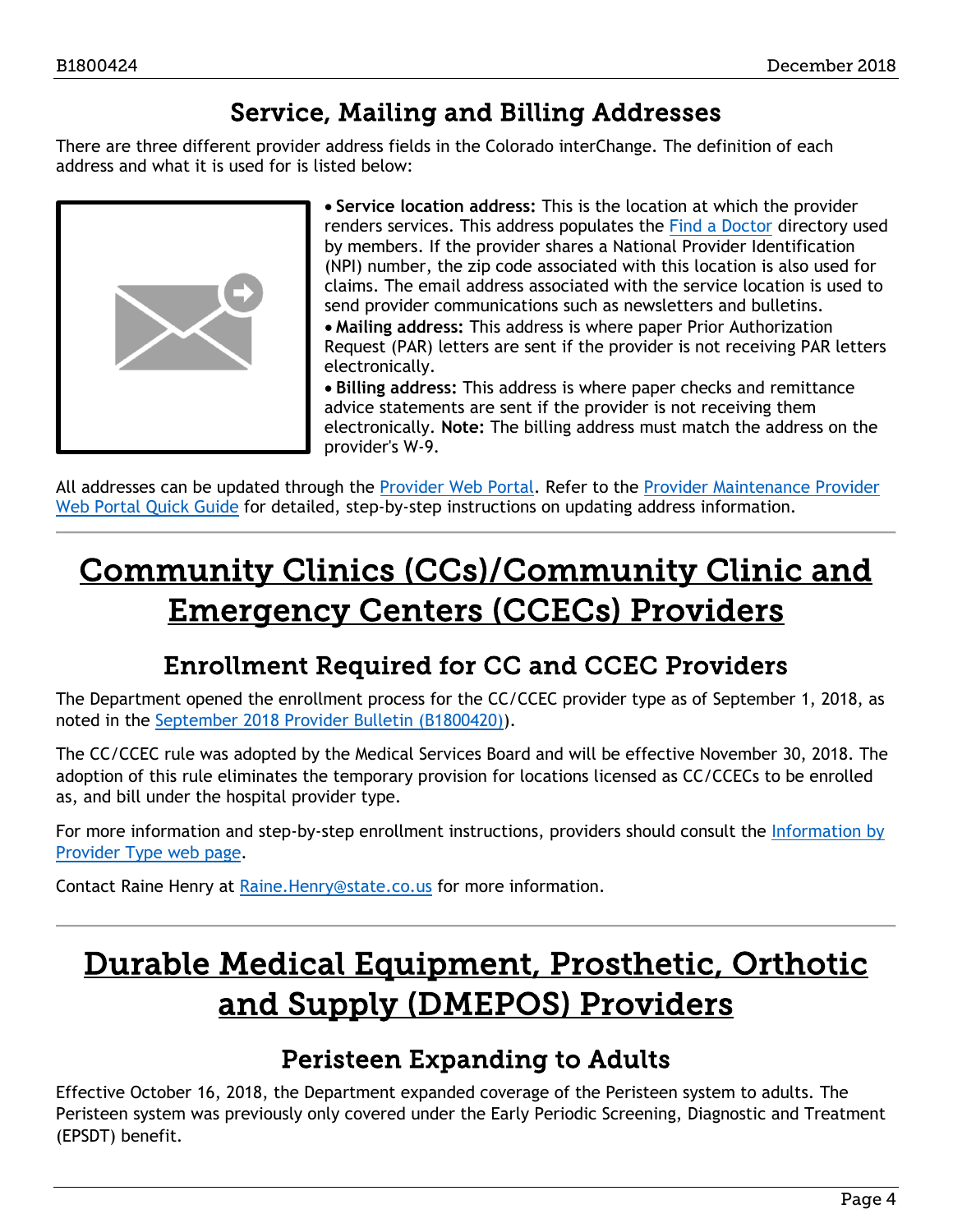Prescribers must submit a Prior Authorization Request (PAR) via the eQHealth Solutions PAR portal, eQSuite®. The request will then be reviewed to determine if the request is medically appropriate.

Coding for the Peristeen system will be assigned moving forward; however, in the interim, please continue to bill using the E1399 code. Once the Colorado interChange is configured to process claims for the new coding, the Department will publish the codes and guidance in a future provider bulletin.

For further information about how to submit a PAR, visit the [ColoradoPAR Program website.](http://www.coloradopar.com/)

Contact [hcpf\\_dme@hcpf.state.co.us](mailto:hcpf_dme@hcpf.state.co.us) for questions about the Peristeen policy.

## <span id="page-4-1"></span>Home and Community-Based Services (HCBS) Providers

### Cost-of-Living Adjustment (Increases)

<span id="page-4-0"></span>There will be a 2.8% increase to Social Security beneficiaries beginning January 1, 2019. This will bring the Social Security amount up to \$771. In accordance with the increases, the Department is making adjustments to the Room and Board (R&B) payment amounts, as well as the Personal Needs Allowance (PNA) amounts for clients utilizing Group Residential Support Services (GRSS), Individual Residential Support Services (IRSS), Alternative Care Facilities (ACF) and Supportive Living Programs (SLP). Through these adjustments, the Department will be aligning the R&B payments and PNA amounts across all residential settings.

GRSS and IRSS will see the following adjustments: \$18 increase to R&B, \$3 increase to PNA.

|           | 2017R&B | 2018 R & B       | $2019$ R & B | <b>2017 PNA</b>     | 2018 PNA    | 2019 PNA      |
|-----------|---------|------------------|--------------|---------------------|-------------|---------------|
| IRSS/GRSS | \$662   | $\sim$<br>- 567. | \$695        | <b>C-73</b><br>د رد | ---<br>ر رر | $\sim$ $\sim$ |

ACF and SLP will see the following adjustments: \$3 increase to Room and Board, \$18 increase to PNA.

|                   | 2017 R & B 2018 R & B | 2019 R & B   2017 PNA   2018 PNA   2019 PNA |      |      |      |
|-------------------|-----------------------|---------------------------------------------|------|------|------|
| $ACF/SLP$   \$677 | \$692                 | \$695                                       | \$58 | \$58 | \$76 |

Contact [hcpf\\_hcbs\\_questions@state.co.us](mailto:hcpf_hcbs_questions@state.co.us) with any questions.

#### **Rule Revisions**

The Department would like to inform all providers of the implementation of the new Adult Day Services (ADS) and Alternative Care Facility (ACF) regulations that became effective November 1, 2018. The new regulations can be found on the Colorado Secretary of State's website under [10](https://www.sos.state.co.us/CCR/GenerateRulePdf.do?ruleVersionId=7787&fileName=10%20CCR%202505-10%208.400%20) 

[CCR 2505-10 8.491](https://www.sos.state.co.us/CCR/GenerateRulePdf.do?ruleVersionId=7787&fileName=10%20CCR%202505-10%208.400%20) for ADS, and [10 CCR 2505-10 8.495](https://www.sos.state.co.us/CCR/GenerateRulePdf.do?ruleVersionId=7787&fileName=10%20CCR%202505-10%208.400%20) for ACFs.

Changes to the ADS rule include:

- HCBS Settings Final Rule requirements
- Enhanced environmental standards
- Updated requirements on medication administration and monitoring
- Clarification on critical incident reporting for providers
- Clarification on reimbursement

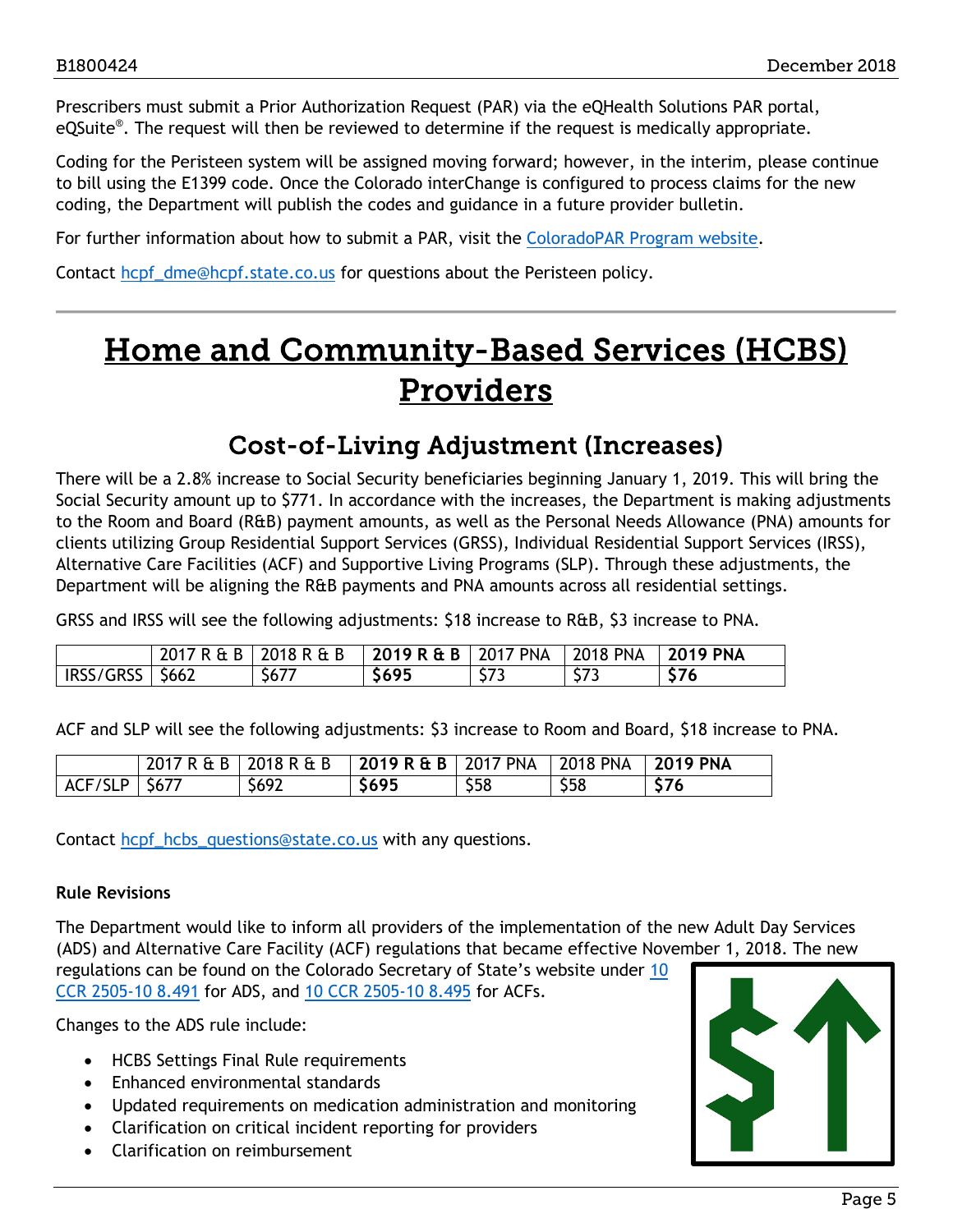- Modifications to the director qualifications
- Clarification on a person receiving AD services if they are in a residential program

Changes to the ACF regulations include:

- Alignment of Department regulations with the new Assisted Living Residence (ALR) regulations that were effective July 1, 2018
- HCBS Settings Final Rule requirements
- Enhanced environmental standards
- Updated requirements on medication administration and monitoring
- Clarification on critical incident reporting for providers
- Clarification on reimbursement
- Clarification on requests for staffing waivers

<span id="page-5-1"></span>Please review the new regulations to ensure compliance. Contact [hcpf\\_hcbs\\_questions@state.co.us](mailto:hcpf_hcbs_questions@state.co.us) with any questions.

## Hospital Providers

### General Updates

#### <span id="page-5-0"></span>**Inpatient Hospital Per Diem Rate Group**

#### **New Web Page**

A new web page has been created to house the Inpatient Per Diem Rates. Please take a moment to visit the [Inpatient Hospital Per Diem Reimbursement Group web page.](https://www.colorado.gov/pacific/hcpf/inpatient-hospital-diem-reimbursement-group)

Visit the [Hospital Stakeholder Engagement Meeting webpage](https://www.colorado.gov/pacific/hcpf/hospital-stakeholder-engagement-meetings) for more information on upcoming meetings or past meeting materials.

#### **Outpatient Hospitals**

#### **Bi-Monthly Enhanced Ambulatory Patient Group (EAPG) Meetings**

The bi-monthly EAPG meetings have merged into the Hospital Stakeholder Engagement Meeting. Visit the [Hospital Stakeholder Engagement Meeting web page](https://www.colorado.gov/pacific/hcpf/hospital-stakeholder-engagement-meetings) for 2019 meeting dates and materials. For meeting materials from September 2017 to November 2018 please visit the [Outpatient Hospital Payment web page.](https://www.colorado.gov/pacific/hcpf/outpatient-hospital-payment)

Contact Andrew Abalos at [Andrew.Abalos@state.co.us](mailto:Andrew.Abalos@state.co.us) or 303-866-2130 with any questions regarding the new EAPG rates or the EAPG methodology in general.

#### **EAPG Payment Reform Survey**

The Department is currently conducting a survey regarding its payment reform efforts for Outpatient Hospital Payment. The intent of the survey is to obtain input from the hospital provider community on how it would like the Department to direct its resources. To access the survey, visit the [Outpatient Hospital](https://www.colorado.gov/pacific/hcpf/outpatient-hospital-payment)  [Payment web page.](https://www.colorado.gov/pacific/hcpf/outpatient-hospital-payment) Contact Andrew Abalos at [Andrew.Abalos@state.co.us](mailto:Andrew.Abalos@state.co.us) or 303-866-2130 with any questions.



### **All Hospital Providers**

#### **Bi-Monthly Hospital Stakeholder Engagement Meetings**

The Department has continued to host bi-monthly Hospital Engagement meetings to discuss current issues regarding payment reform and operational processing. The next meeting is scheduled for **Friday, January 12, 2018, 12:30 p.m.- 4:00 p.m. at 303 E 17th Ave., Denver, Conference Rooms 7B & 7C.**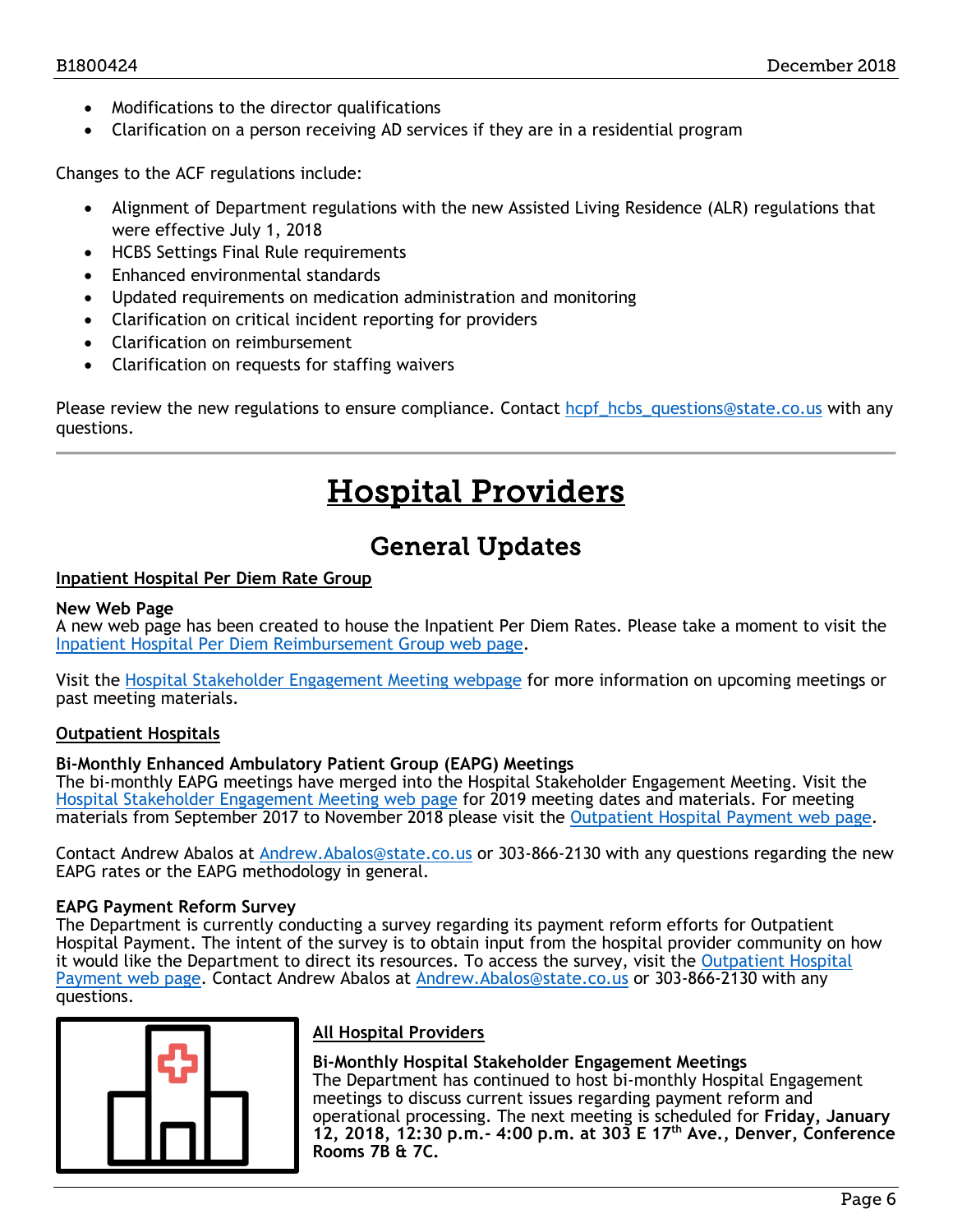[Sign up to receive the Hospital Engagement Meeting newsletters.](https://visitor.r20.constantcontact.com/manage/optin?v=001HfxrbpGNWZ0lZnPp6t3PG2s9XPNl8ZvgFdjsKvSnhIy8z9JmHyp6DeoLJ3saT6x0SeqRR1ub149uoXxe1ok4jTzfMSQ0BN7S5vcLiRO7gdY%3D)

Visit the [Hospital Stakeholder Engagement Meeting webpage](https://www.colorado.gov/pacific/hcpf/hospital-stakeholder-engagement-meetings) for more details, meeting schedules and past meeting materials.

Contact Elizabeth Quaife at [Elizabeth.Quaife@state.co.us](mailto:Elizabeth.Quaife@state.co.us) with any questions and/or topics for discussion at future meetings. Advance notice will provide the rates team time to bring additional Department personnel to the meetings to address different concerns.

## Hospital and Dialysis Providers

### <span id="page-6-1"></span><span id="page-6-0"></span>Upcoming Policy Stakeholder Meeting Regarding Emergency Dialysis Policy and Hospital Readmission

The Department has scheduled a two-part meeting to be held on Thursday, December 6, 2018, from 11:00 a.m. to 1:00 p.m. MT.

The purpose of the first hour is to inform stakeholders of an upcoming policy change that will enable recipients of emergency services under the Health First Colorado benefit, who have been diagnosed with End-Stage Renal Disease, to access the dialysis services they already receive in the most appropriate setting: independent free-standing dialysis centers.



The purpose of the second hour is to inform stakeholders of a proposed change to the hospital readmission policy, extending it from 48 hours to 15 days, and to solicit feedback on those conditions that the Department should consider exempting from the policy.

The Department recognizes that many of the same stakeholders will be interested in both topics and have arranged the agenda for ease of stakeholder participation. Stakeholders who do not wish to participate in the first hour of the meeting may arrive at 12:00 p.m. MT. Likewise, those stakeholders who do not wish to remain for the second hour of the meeting may leave at that time.

Meeting location information for participants who plan attend **in person** is as follows: 303 E 17th Ave, Denver

11<sup>th</sup> Floor Conference Rooms 11A & 11B

Meeting access information for participants who plan to attend **remotely** is as follows:

Dial 1-877-820-7831, participant code 706065# [Webinar Link](https://cohcpf.adobeconnect.com/rprycxlevkbc/)

Please RSVP to Kimberley Smith at Kimberley. Smith@state.co.us by 4:00 p.m. MT on Wednesday, December 5, 2018. Any questions can also be directed to Kimberley via email.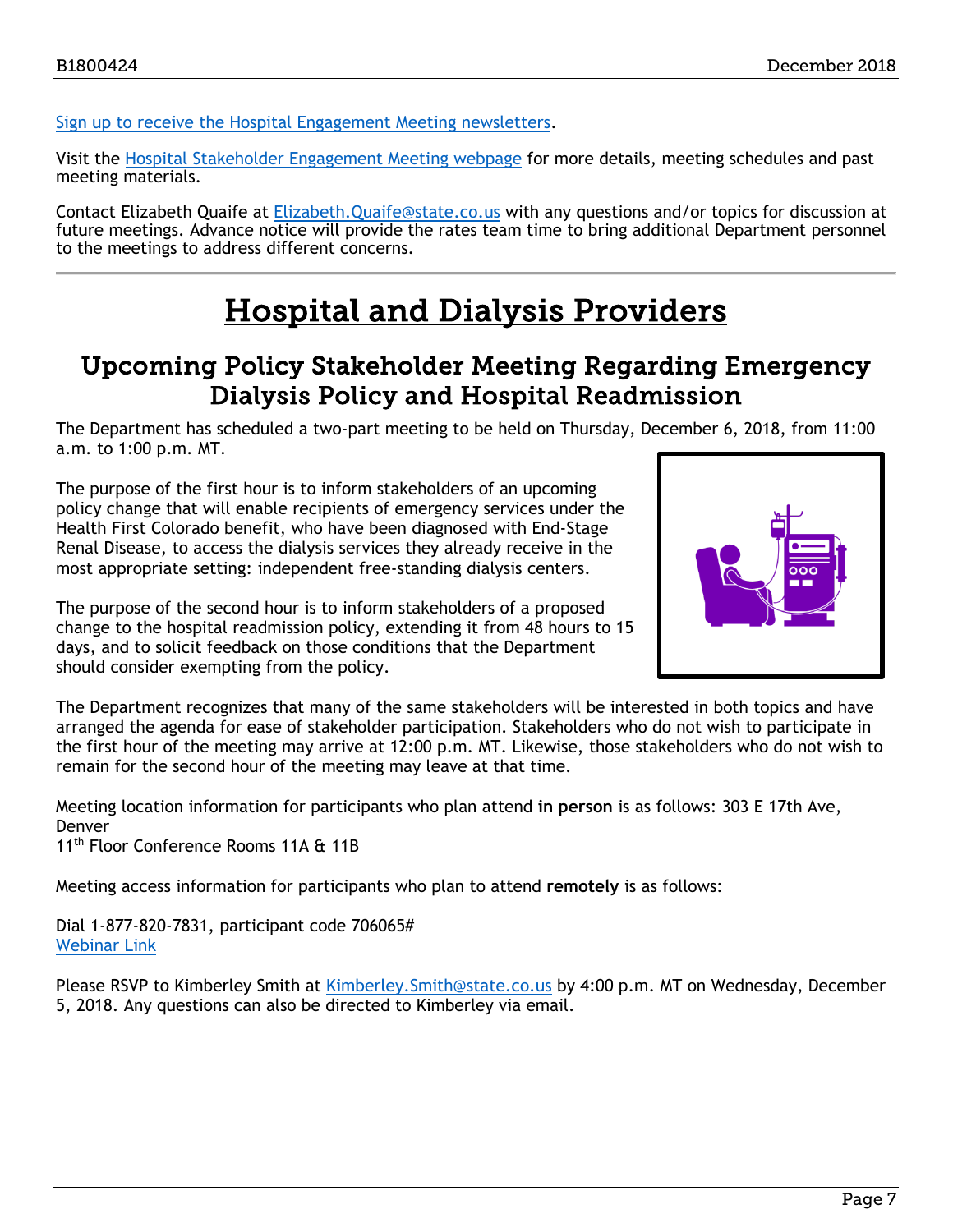## Indian Health Services (IHS) Providers

### New Billing Manual for IHS Providers

<span id="page-7-3"></span><span id="page-7-0"></span>The Department has published the [Indian Health Service \(IHS\) Billing Manual,](https://www.colorado.gov/pacific/sites/default/files/UB-04_IHS%20v1_0.pdf) available on the Billing [Manuals web page](https://www.colorado.gov/hcpf/billing-manuals) under the UB-04 drop-down section. The manual provides guidance to IHS providers. Included are a list of covered services, appropriate revenue and type-of-bill codes, sample UB-04 and CMS 1500 forms and guidance for Urban Indian Organizations (UIO).

<span id="page-7-2"></span>Contact Alex Weichselbaum at [Alex.Weichselbaum@hcpf.state.co.us](mailto:Alex.Weichselbaum@hcpf.state.co.us) with any questions or concerns.

## Pharmacies and All Medication-Prescribing Providers

### Preferred Drug List (PDL) Announcement

<span id="page-7-1"></span>The following drug classes and preferred agents will become effective January 1, 2019, for Health First Colorado:

### **Hepatitis C Virus Treatments**

Preferred products will be: Epclusa, Harvoni, Mavyret, Ribavirin cap/tab

### **Antidepressants**

Preferred products will be: Amitriptyline, Bupropion, Citalopram, Doxepin, Escitalopram, Fluoxetine caps/soln, Fluvoxamine IR, Imipramine HCl, Nortriptyline, Mirtazapine, Paroxetine, Sertraline, Trazodone, Venlafaxine IR, Venlafaxine ER caps

#### **Antiemetics**

Preferred products will be: Emend, Ondansetron, Transderm Scop

#### **Epinephrine Products**

Preferred products will be: Epinephrine autoinjector (generic Epipen)

### **Targeted Immune Modulators**

Preferred products will be: Cosentyx, Enbrel, Humira, Xeljanz IR

#### **Antipsoriatics**

Preferred products will be: Acitretin, Calcipotriene cream/soln, Taclonex

#### **Ulcerative Colitis Agents**

Preferred products will be: Apriso, Canasa, Lialda, Pentasa, Sulfasalazine

#### **Fluoroquinolones**

Preferred products will be: Cipro susp, Ciprofloxacin tab, Levofloxacin tab

#### **Antihyperuricemics**

Preferred products will be: Allopurinol, Probenecid, Colchicine cap, Probenecid/Colchicine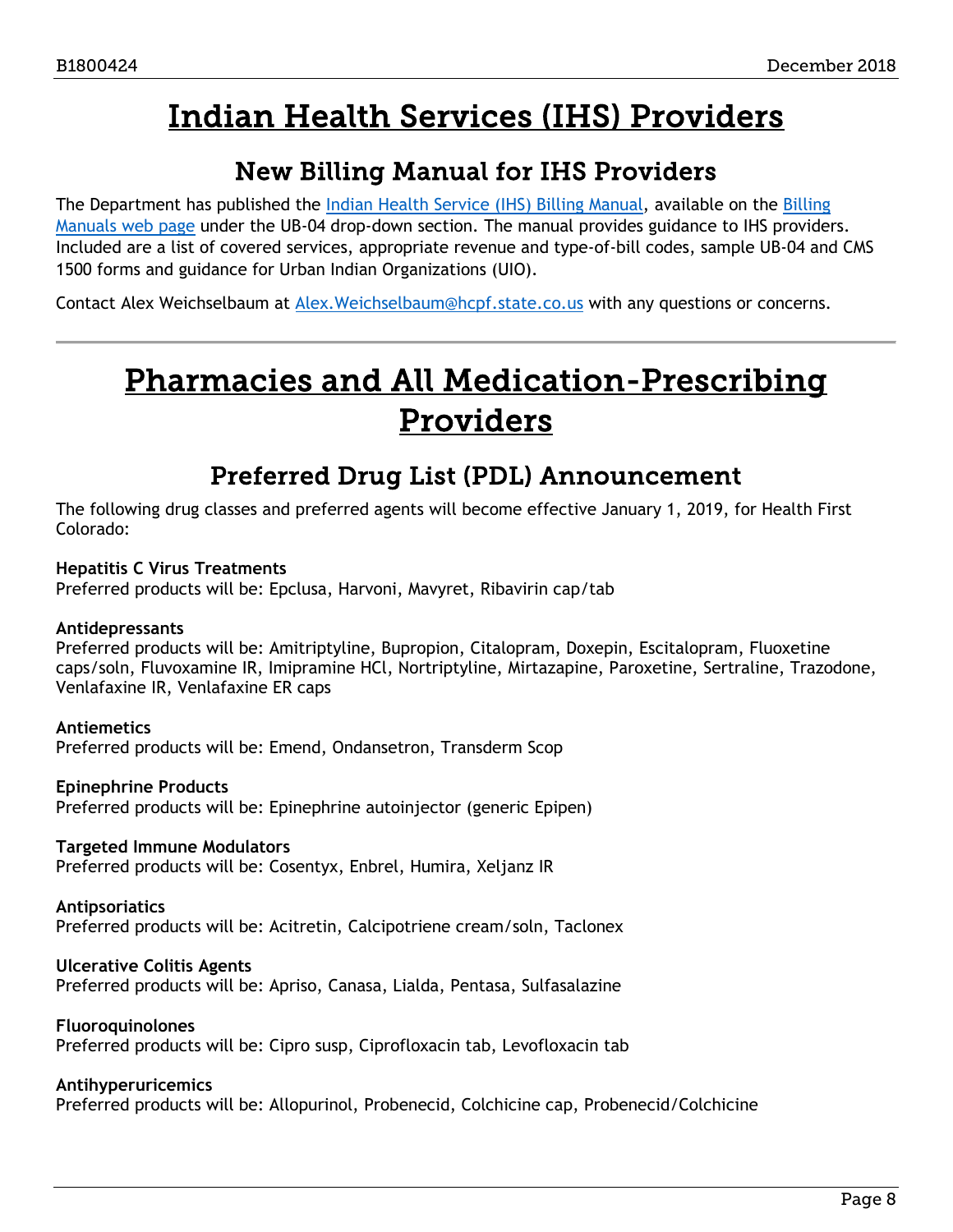### B1800424 December 2018

#### **NSAIDs**

Preferred products will be: Celecoxib, Diclofenac sodium tab, Flector, Ibuprofen tab/susp, Indomethacin, Ketorolac tab, Meloxicam tab, Nabumetone, Naproxen EC tab/susp, Sulindac, Voltaren

### **Proton Pump Inhibitors**

Preferred products will be: Esomeprazole magnesium cap, Nexium packet, Omeprazole cap, Pantoprazole tab, Prevacid solutab

**H. Pylori Treatments**  Preferred products will be: No changes

#### **Pulmonary Arterial Hypertension Therapies**

Preferred products will be: Adcirca, Epoprostenol, Letairis, Orenitram, Tracleer 62.5mg/125mg, Ventavis, Sildenafil (generic Revatio)

**Pancreatic Enzymes**  Preferred products will be: Creon, Zenpep

**Antiplatelet Agents**  Preferred products will be: Aggrenox, Brilinta, Cilostazol, Clopidogrel, Prasugrel

**Antiherpetic Agents**  Preferred products will be: Acyclovir tab/cap/susp, Denavir, Zovirax cream/ointment

#### **Triptans**

Preferred products will be: Naratriptan tab, Relpax, Rizatriptan, Sumatriptan tab/vial, Zomig intranasal

Refer to the [PDL](https://www.colorado.gov/hcpf/pharmacy-resources) for details.

### Drug Utilization Review (DUR) Updates

### <span id="page-8-0"></span>**Pharmacist Board Member Position Opening**



The Health First Colorado DUR Board is currently recruiting to fill one pharmacist board member position. Applicants must be licensed and practicing in Colorado and would need to be available to attend public, quarterly DUR Board meetings. The meetings are scheduled the second or third Tuesday in the months of February, May, August and November and last from 6:00 p.m. to approximately 9:00 p.m. MT.

The DUR Board reviews and discusses medication utilization and prior authorization criteria for medications covered under the Health First Colorado pharmacy benefit, and provides recommendations to the Department regarding

pharmaceutical care for the Health First Colorado population. Meeting preparation materials are provided to board members and a meal is also provided prior to the start of the meetings. Contact Brandon Utter at [SSPPS.co-dur@ucdenver.edu](mailto:SSPPS.co-dur@ucdenver.edu) for more information.

### **Policy Change to Coverage of Brand Tamiflu Capsules**

Effective November 15, 2018, brand-name Tamiflu capsules are currently favored by Health First Colorado and pay without a prior authorization when prescribers indicate a DAW code of 0, 1 or 9 on the prescription.

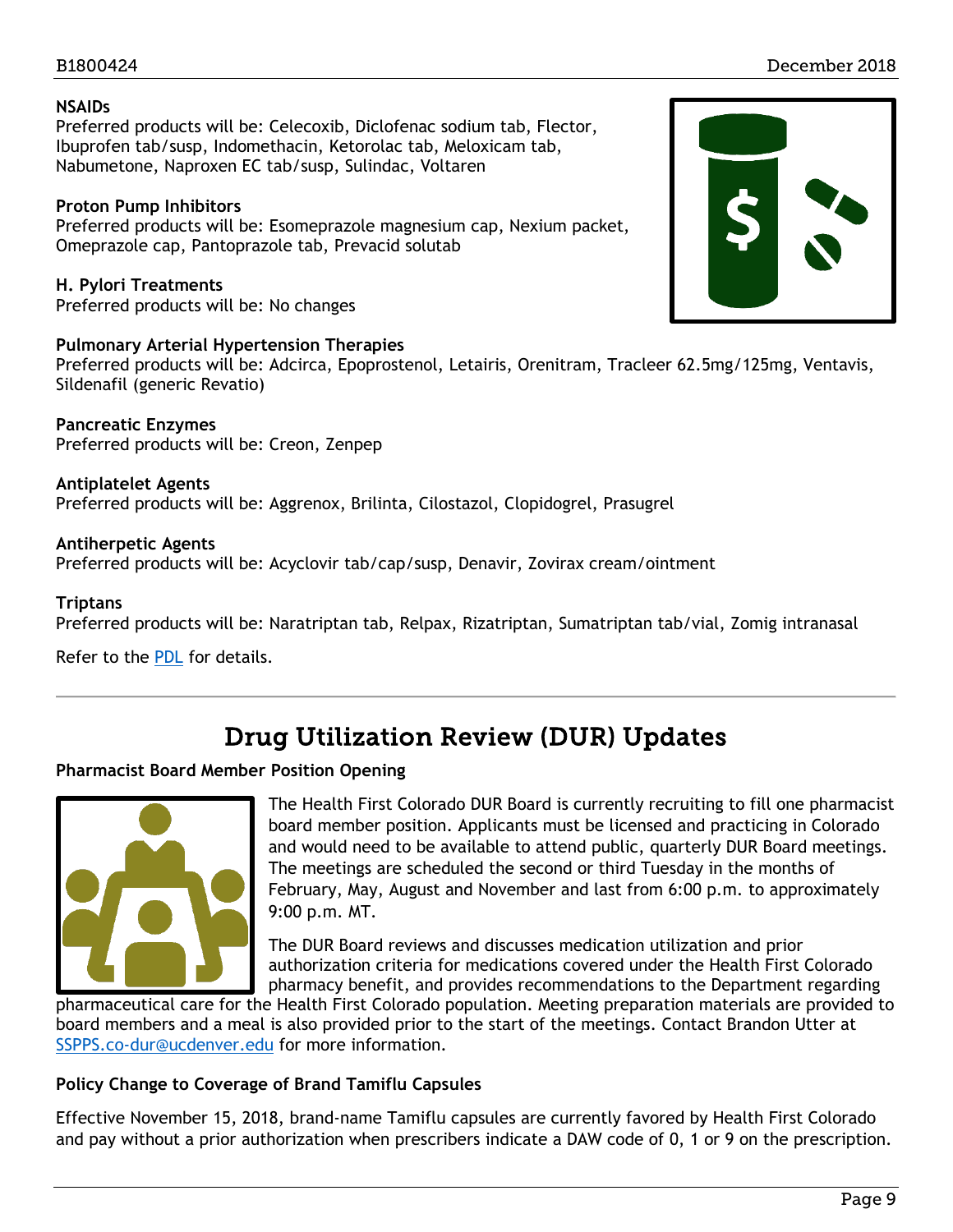Generic oseltamivir capsules are non-favored and require a prior authorization. Prior authorizations may be approved for generic capsules based on clinical necessity of use.

The generic oseltamivir liquid suspension will continue to pay without a prior authorization, and brand Tamiflu suspension will still require a prior authorization verifying that the generic product cannot be used per generic mandate criteria. Refer to the Appendix P section of the [Pharmacy Resources web page](https://www.colorado.gov/hcpf/pharmacy-resources) for more information regarding the generic mandate.

## Pharmacy Providers

## 340B Drug Pricing Program

<span id="page-9-1"></span><span id="page-9-0"></span>Pharmacies which participate in the 340B Drug Pricing Program must choose either to provide only 340Bpurchased drugs (carve-in) or to provide no 340B-purchased drugs (carve-out) to Health First Colorado members.

Providers that choose to carve-in must:

- 1) Have the National Provider Identifier (NPI) number listed on the HRSA 340B Medicaid Exclusion File;
- 2) Submit the **340B acquisition cost** as the ingredient cost (NCPDP Field #409-D9) on each claim; and
- 3) Submit claims with "**20"** in the Submission Clarification field and **"05" or "08"** in the Basis of Cost Determination field.

September 1, 2018, noncompliant claims triggered a notification:

• Claims which are noncompliant with the above requirements will pay but return a message to the point of sale indicating the issue. This transition period gives pharmacies 60 days to ensure 340B-purchased drugs are appropriately billed to Health First Colorado.

November 1, 2018, the Department denied claims when:

- The Submission Clarification and Basis of Cost Determination fields indicated that the drug was purchased through the 340B Drug Pricing Program but the pharmacy NPI number is not listed on the HRSA 340B Medicaid Exclusion File.
- The pharmacy NPI number is listed on the HRSA 340B Medicaid Exclusion File but the Submission Clarification and Basis of Cost Determination fields did not include the correct values.

November 1, 2018, the Department notified providers when:

• The pharmacy NPI number is listed on the HRSA 340B Medicaid Exclusion File and the submitted ingredient cost on the claim exceeds the 340B ceiling price.

How to resolve denied claims:

- If a pharmacy is billing 340B-purchased drugs to Health First Colorado, the NPI number must be listed on the HRSA 340B Medicaid Exclusion File: 340B Registration.
- If a provider is enrolled with the 340B Drug Pricing Program, claims must be submitted with "20" in the Submission Clarification field and "05" or "08" in the Basis of Cost Determination field.

Contact Kristina Gould at [Kristina.Gould@state.co.us](mailto:Kristina.Gould@state.co.us) with any questions.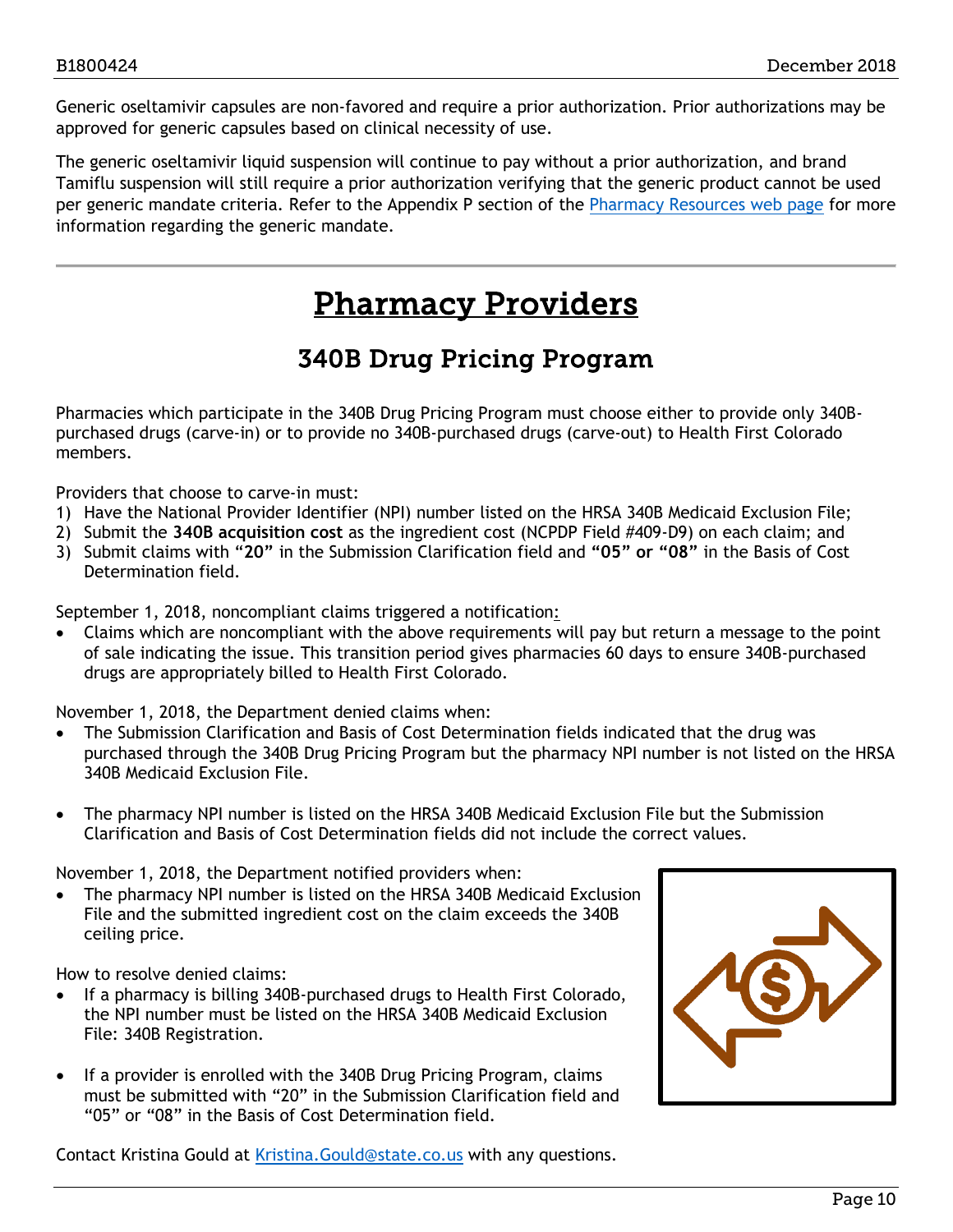### 340B Policy and Procedures Manual

<span id="page-10-0"></span>To assist 340B pharmacy providers with the intricacies of the 340B program, the Department has created the [340B Policy and Procedure Manual,](https://www.colorado.gov/pacific/sites/default/files/340B%20Final%20Manual.pdf) which is posted on the [Pharmacy Resources web page.](https://www.colorado.gov/pacific/hcpf/pharmacy-resources)

<span id="page-10-1"></span>Contact Kristina Gould at [Kristina.Gould@state.co.us](mailto:Kristina.Gould@state.co.us) with any questions.

### Pharmacist Enrollment: Over-the-Counter (OTC) Drugs and Immunizations

Effective November 1, 2018, pharmacists began enrolling with Health First Colorado. Once enrolled, pharmacists may prescribe specified OTC products and administer specified vaccinations under the Health First Colorado benefit.

The list of drugs that pharmacists may prescribe is posted on the [Pharmacy Resources web page](https://www.colorado.gov/pacific/hcpf/pharmacy-resources) under the "Pharmacist Over-the-Counter (OTC) Prescriptive Authority List" section.

For more information specific to pharmacist enrollment, visit the [Pharmacist Enrollment: Over-the-Counter](https://www.colorado.gov/pacific/hcpf/otc-immunizations)  [and Immunizations web page.](https://www.colorado.gov/pacific/hcpf/otc-immunizations)

Contact Kristina Gould at [Kristina.Gould@state.co.us](mailto:Kristina.Gould@state.co.us) with any questions or concerns.

## Provider Billing Training Sessions

### <span id="page-10-2"></span>December 2018 and January 2019 Provider Billing Training Sessions

Providers are invited to participate in training sessions for an overview of Health First Colorado billing instructions and procedures. The current and following months' workshop calendars are shown below.

### **Who Should Attend?**



Staff who submit claims, are new to billing Health First Colorado services or need a billing refresher course should consider attending one or more of the following provider training sessions.

The UB-04 and CMS 1500 training sessions provide high-level overviews of claim submission, prior authorizations, navigating the [Department's website,](https://www.colorado.gov/hcpf/) using the [Provider Web Portal,](https://colorado-hcp-portal.xco.dcs-usps.com/hcp/provider/Home/tabid/135/Default.aspx) and more. For a preview of the training materials used in these sessions, refer to the [UB-04 Beginning](https://www.colorado.gov/pacific/sites/default/files/2018%20Institutional%20Beginning%20Billing%20Workshop%20UB-04%20vers%201.6.pdf) Billing Workshop and [CMS 1500](https://www.colorado.gov/pacific/sites/default/files/2018%20CMS%20Beginning%20Billing%20011218%20Ver%201.7.pdf)  [Beginning Billing Workshop.](https://www.colorado.gov/pacific/sites/default/files/2018%20CMS%20Beginning%20Billing%20011218%20Ver%201.7.pdf)

Specialty training sessions provide more training for that particular provider

specialty group. Providers are advised to attend a UB-04 or CMS 1500 training session prior to attending a specialty training. For a preview of the training materials used for specialty sessions, visit the [Provider](https://www.colorado.gov/pacific/hcpf/provider-training)  [Training web page](https://www.colorado.gov/pacific/hcpf/provider-training) and click the Billing Training and Workshops drop-down list.

For more training materials on navigating the Provider Web Portal, refer to the Provider Web Portal Quick Guides available on the [Quick Guides and Webinars web page.](https://www.colorado.gov/hcpf/interchange-resources)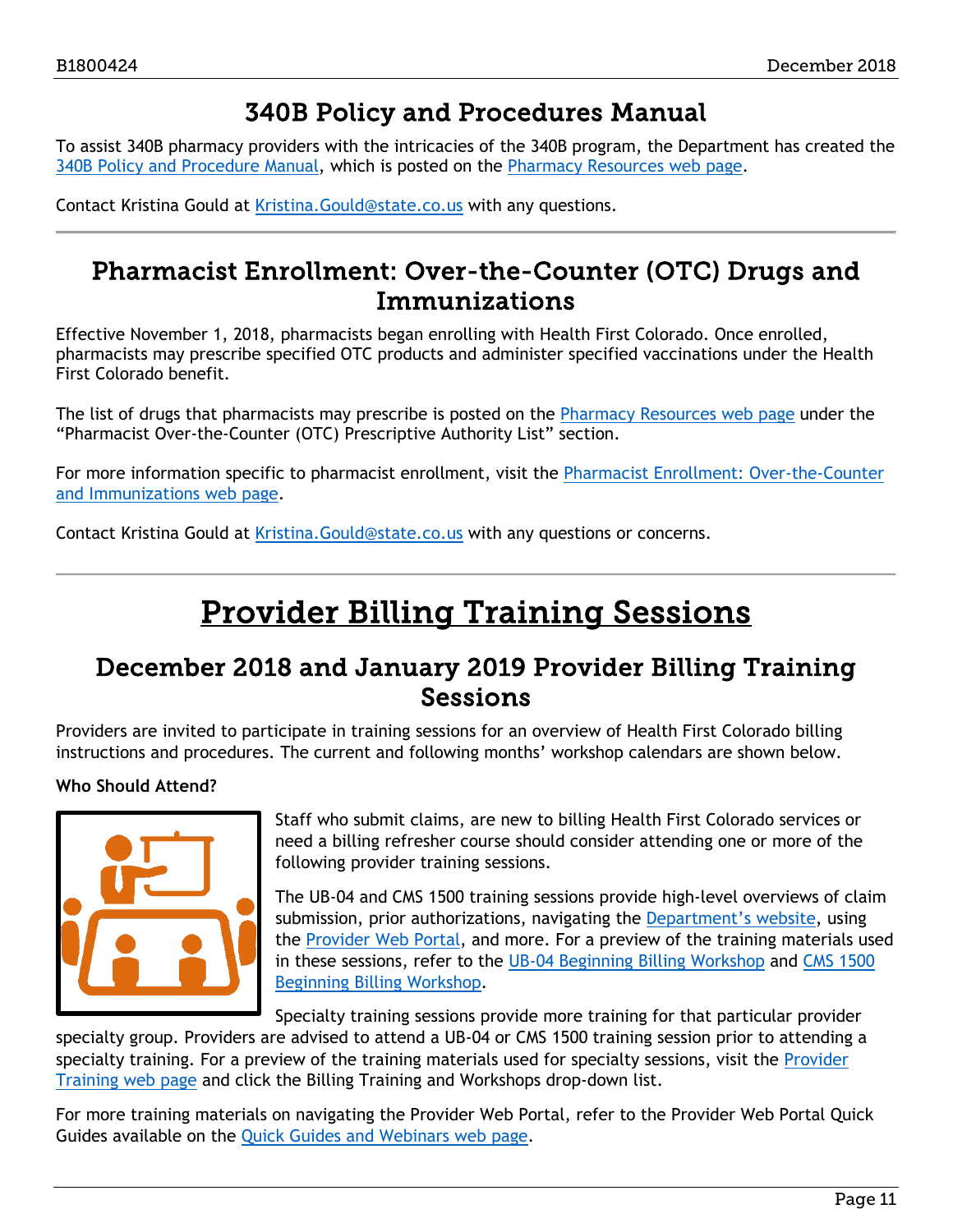**Note:** Trainings may end prior to 11:30 a.m. MT. Time has been allotted for questions at the end of each session.

| Sunday | Monday | Tuesday        | Wednesday | Thursday                                                                                 | Friday | Saturday |
|--------|--------|----------------|-----------|------------------------------------------------------------------------------------------|--------|----------|
| 2      | 3      | $\overline{4}$ | 5         | 6<br><b>CMS 1500</b><br>Provider<br>Workshop<br>$9:00 a.m. -$<br>$11:30$ a.m.<br>MТ      | 7      | 8        |
| Sunday | Monday | Tuesday        | Wednesday | <b>Thursday</b>                                                                          | Friday | Saturday |
| 9      | 10     | 11             | 12        | 13<br><b>UB-04</b><br>Provider<br><b>Workshop</b><br>$9:00 a.m. -$<br>$11:30$ a.m.<br>МT | 14     | 15       |

### **December 2018**

### **January 2019**

| Sunday | Monday | Tuesday | Wednesday | <b>Thursday</b> | Friday        | Saturday |
|--------|--------|---------|-----------|-----------------|---------------|----------|
| 6      | 7      | 8       | 9         | 10              | 11            | 12       |
|        |        |         |           | <b>CMS 1500</b> |               |          |
|        |        |         |           | Provider        |               |          |
|        |        |         |           | Workshop        |               |          |
|        |        |         |           | $9:00 a.m. -$   |               |          |
|        |        |         |           | $11:30$ a.m.    |               |          |
|        |        |         |           | MТ              |               |          |
| Sunday | Monday | Tuesday | Wednesday | <b>Thursday</b> | <b>Friday</b> | Saturday |
| 13     | 14     | 15      | 16        | 17              | 18            | 19       |
|        |        |         |           | <b>UB-04</b>    |               |          |
|        |        |         |           | Provider        |               |          |
|        |        |         |           | Workshop        |               |          |
|        |        |         |           | $9:00 a.m. -$   |               |          |
|        |        |         |           | $11:30$ a.m.    |               |          |
|        |        |         |           | МT              |               |          |

## Upcoming Holidays

| Holiday                                             | <b>Closed Offices/Offices Open for Business</b>                                                                                                                                                                                          |
|-----------------------------------------------------|------------------------------------------------------------------------------------------------------------------------------------------------------------------------------------------------------------------------------------------|
| Christmas Day - Tuesday,<br>December 25, 2018       | State Offices, DentaQuest, DXC and the ColoradoPAR Program will be<br>closed. The receipt of warrants and EFTs may potentially be delayed due<br>to the processing at the United State Postal Service or providers'<br>individual banks. |
| New Year's Day - Tuesday,<br><b>January 1, 2018</b> | State Offices, DentaQuest, DXC and the ColoradoPAR Program will be<br>closed. The receipt of warrants and EFTs may potentially be delayed due<br>to the processing at the United State Postal Service or providers'<br>individual banks. |